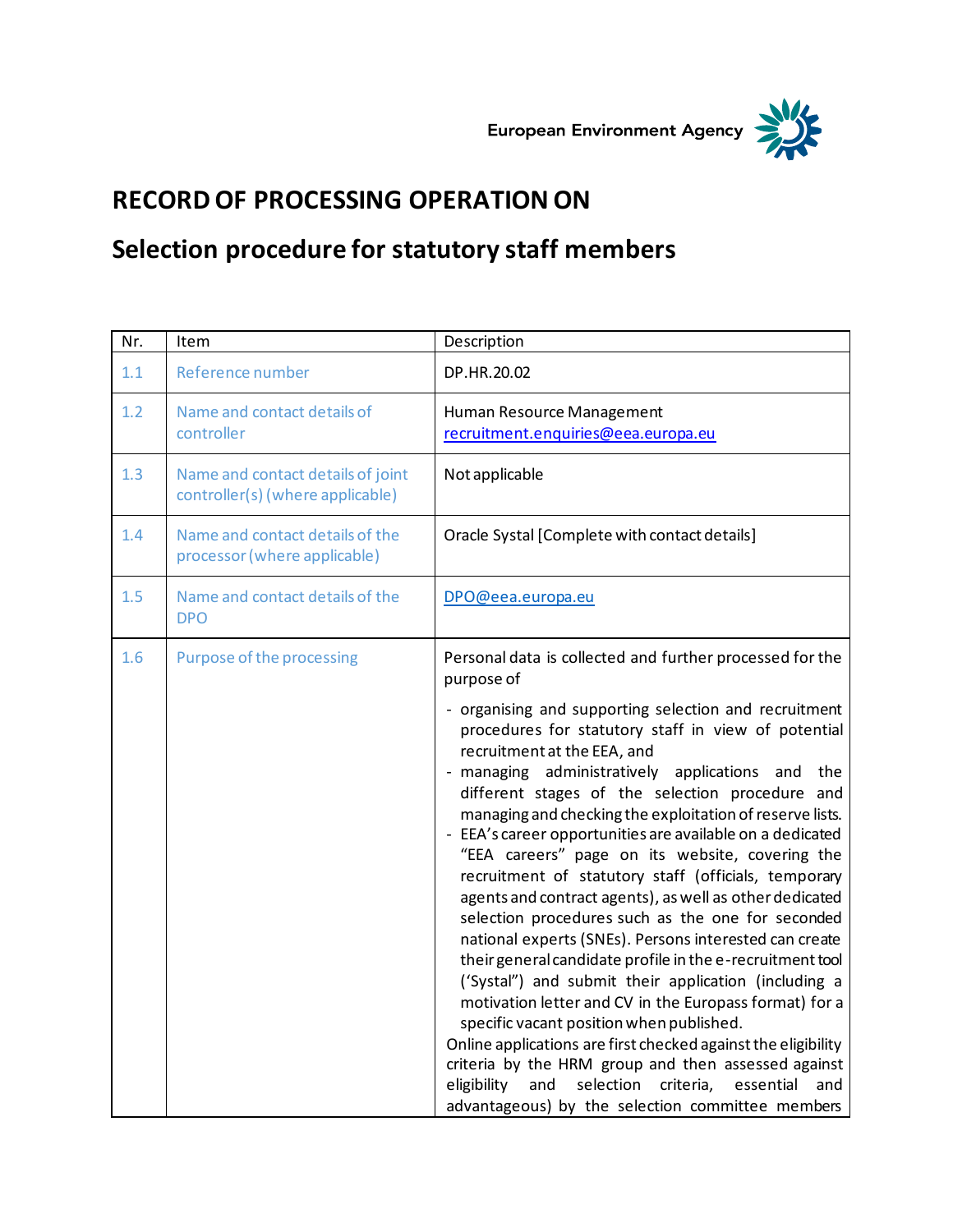

|     |                                                                                                     | during the screening phase. The selection committee<br>examine the applications provided in order to shortlist<br>the best candidates to be interviewed. The screening is<br>carried out on selection criteria that can be verified based<br>on the applications only. The selection committee<br>members reach a final decision by consensus.<br>After the interviews, the selection committee members<br>draw up a list of suitable candidates which is submitted<br>to the appointing authority who will decide on the<br>establishment of a reserve list. The appointing authority<br>may decide to undergo recruitment interviews with some<br>or all suitable candidates in order to offer the position<br>and define the candidates for the reserve list (where<br>applicable). In case of the recruitment of managerial staff,<br>they shall take part in an assessment centre with an<br>external service provider contracted by the EEA.<br>Documents pertaining to the evaluation and selection<br>stage, such as the report with scoring of applications for<br>each vacancy and the scoring grids of online and live<br>interviews as well as of the written tests are also collected<br>and stored in the Systal tool. |
|-----|-----------------------------------------------------------------------------------------------------|--------------------------------------------------------------------------------------------------------------------------------------------------------------------------------------------------------------------------------------------------------------------------------------------------------------------------------------------------------------------------------------------------------------------------------------------------------------------------------------------------------------------------------------------------------------------------------------------------------------------------------------------------------------------------------------------------------------------------------------------------------------------------------------------------------------------------------------------------------------------------------------------------------------------------------------------------------------------------------------------------------------------------------------------------------------------------------------------------------------------------------------------------------------------------------------------------------------------------------------|
| 1.7 | Description of categories of persons<br>whose data the EEA processes and<br>list of data categories | Any person applying in response to a vacancy notice<br>published by the Agency.                                                                                                                                                                                                                                                                                                                                                                                                                                                                                                                                                                                                                                                                                                                                                                                                                                                                                                                                                                                                                                                                                                                                                      |
|     |                                                                                                     | The personal data as provided by the applicant at each<br>stage of the selection process. Applicants are free to give<br>their data on a voluntary basis; failure to submit the<br>required information and documents implies exclusion<br>from the selection procedure. However, applicants failing<br>to fill the fields noted as optional will not be<br>disadvantages neither discriminated regarding the<br>selection procedure.                                                                                                                                                                                                                                                                                                                                                                                                                                                                                                                                                                                                                                                                                                                                                                                                |
|     |                                                                                                     | The categories of data processed relate to the following:                                                                                                                                                                                                                                                                                                                                                                                                                                                                                                                                                                                                                                                                                                                                                                                                                                                                                                                                                                                                                                                                                                                                                                            |
|     |                                                                                                     | - data input by the applicant as a user of the e-<br>recruitment tool, including the general profile<br>information and data to identify and contact the<br>applicant: compulsory fields include name (title, first<br>name and surname), date of birth, gender, nationality,<br>postal address, e-mail address, telephone number<br>- data relevant to demonstrate, in the framework of the<br>selection procedure, that the applicant fulfils the<br>profile advertised in the vacancy notice: education,<br>employment history, certifications and data on the<br>selection criteria, and in case that an employment                                                                                                                                                                                                                                                                                                                                                                                                                                                                                                                                                                                                              |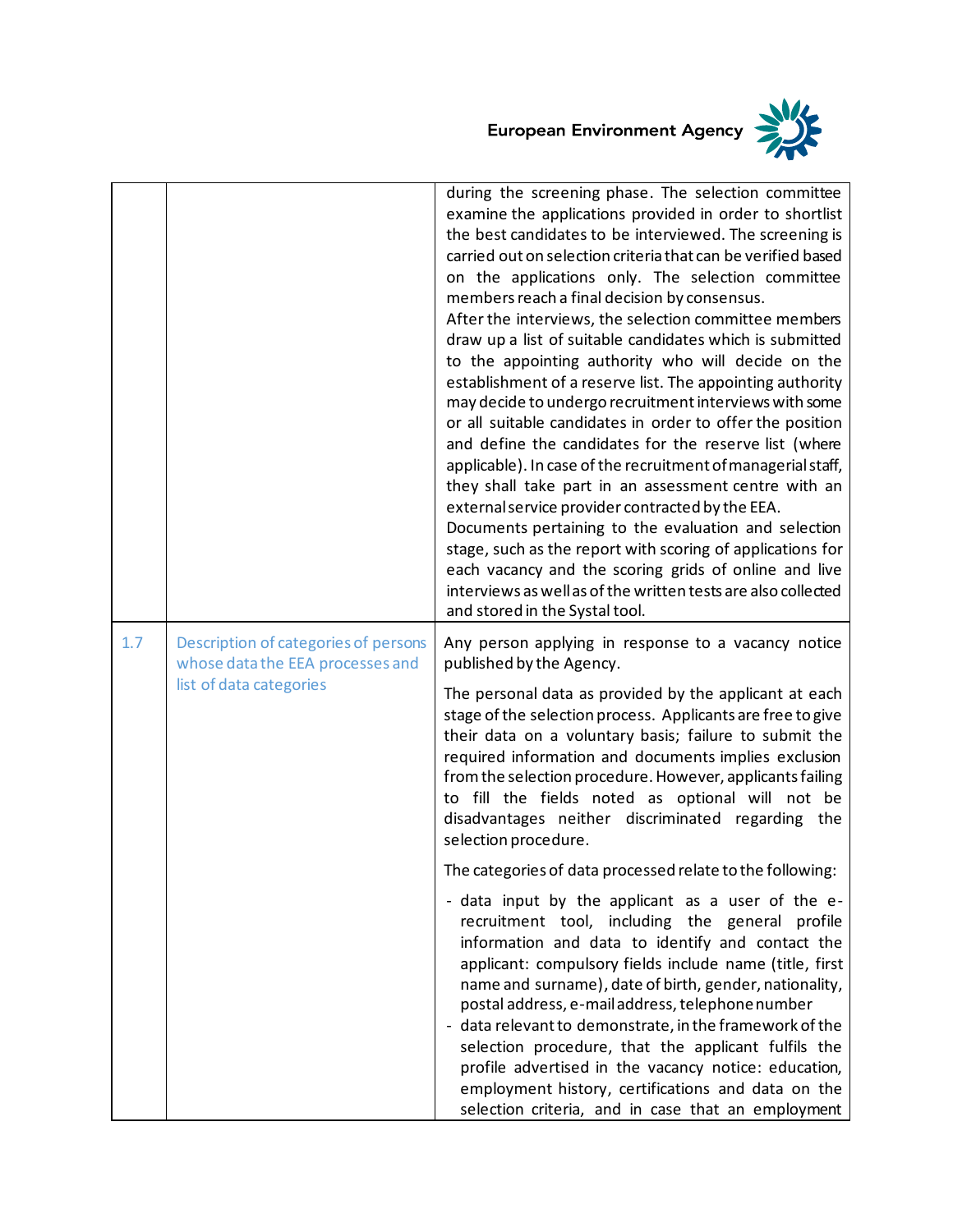

|     |                                 | contract is offered, supporting documents (including<br>evidence of character references and certificate of<br>physical aptitude)<br>- additional data: any supporting information and/or<br>documents verifying the applicant's technical and<br>professional competences, ID/passport number, bank<br>account details for reimbursement of expenses and<br>payment of allowances<br>any other information the applicant may wish to<br>their<br>provide<br>to<br>support<br>application<br>(e.g.<br>recommendation letters, certificates).<br>- Originals or certified copies of evidence of nationality<br>and qualifications, as well as evidence of character<br>references and 'medical-fit-to-work' certificate are<br>requested from the candidate who is offered a position,<br>prior to final recruitment.<br>- Evaluation data input in the tool throughout the<br>selection and recruitment process for each vacancy,<br>including the report with scoring of applications, scoring<br>grids for interviews and written tests<br>- The data processed may be used for drawing up reserve<br>lists with the aim to recruit personnel (i.e. officials,<br>temporary agents, contract agents, seconded national<br>experts) with the highest standard of ability, efficiency<br>and integrity. |
|-----|---------------------------------|---------------------------------------------------------------------------------------------------------------------------------------------------------------------------------------------------------------------------------------------------------------------------------------------------------------------------------------------------------------------------------------------------------------------------------------------------------------------------------------------------------------------------------------------------------------------------------------------------------------------------------------------------------------------------------------------------------------------------------------------------------------------------------------------------------------------------------------------------------------------------------------------------------------------------------------------------------------------------------------------------------------------------------------------------------------------------------------------------------------------------------------------------------------------------------------------------------------------------------------------------------------------------------------------------------|
| 1.8 | Time limit for keeping the data | Personal data is kept as long as necessary for the purposes<br>of the administration and management of the related<br>selection procedure, as well as for any follow-up actions<br>it may entail.<br>- User's profile information: the data is maintained to<br>facilitate participation in any future applications for<br>recruitment or selection at the EEA. The EEA will carry<br>out periodical screenings and delete inactive profiles on<br>a 5-years basis<br>- In the case of recruited applicants, the data retention<br>period is ten years as of the termination of employment<br>or the last pension payment, whichever is applicable.<br>- In the case of non-recruited applicants included in a<br>reserve list, the data retention period is determined by<br>the validity period (and possible extension) of the<br>reserve list.<br>- In the case of non-recruited applicants (unsuccessful<br>applicants) the data retention period is two years as of                                                                                                                                                                                                                                                                                                                               |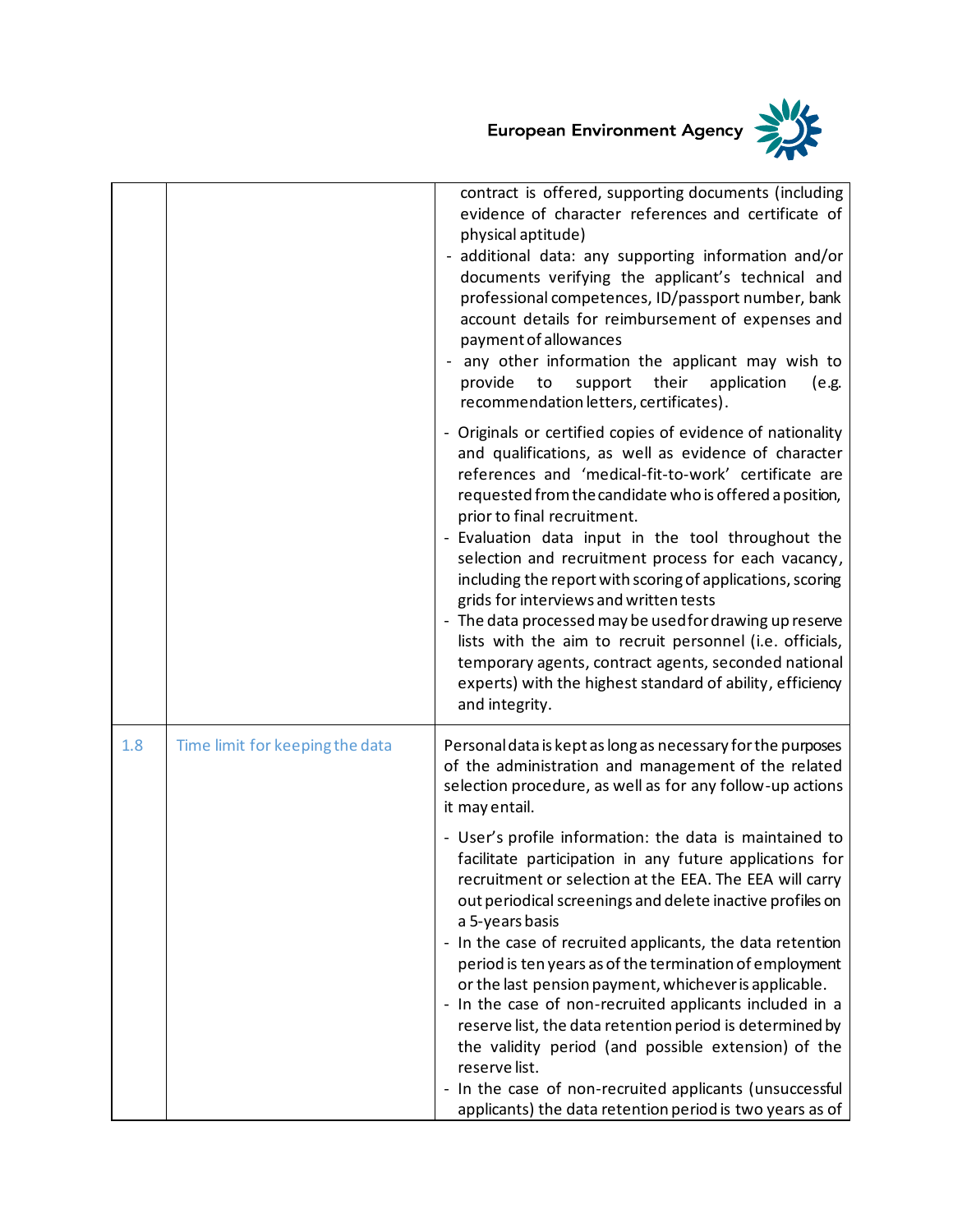European Environment Agency



|     |                        | the date the data subject becomes aware of the result<br>of the recruitment procedure (i.e. from the date of<br>publication in the EEA website that the procedure was<br>closed, or the date of receipt of the notification to the<br>applicant).                                                                                                                                                                                                                                                                                                                                                                                  |
|-----|------------------------|------------------------------------------------------------------------------------------------------------------------------------------------------------------------------------------------------------------------------------------------------------------------------------------------------------------------------------------------------------------------------------------------------------------------------------------------------------------------------------------------------------------------------------------------------------------------------------------------------------------------------------|
|     |                        | After the above-mentioned periods, only data needed to<br>provide overall statistics on the exercise (number of<br>eligible and non-eligible applications, total number of<br>applications, etc.) will be kept. These statistics are not<br>subject to Regulation (EU) 2018/1725 since they are<br>anonymous and cannot be used to identify one or more<br>persons either directly or indirectly.                                                                                                                                                                                                                                  |
|     |                        | Documents related to recruited officials, temporary<br>agents and contract agents are kept in their personal file<br>in accordance with Article 26 of the Staff Regulations. The<br>EEA keeps personal file until 10 years after the jobholder<br>has terminated employment or the last pension payment,<br>whichever is applicable provided there are no pending<br>claims or any other open issues concerning the EEA<br>employment relationship. The same retention is applied<br>for recruited SNEs.                                                                                                                           |
| 1.9 | Recipients of the data | The access to personal data is managed on a need-to-<br>know basis by means of function-based access control<br>and account management for the e-recruitment tool. This<br>procedure aims at ensuring that the information is only<br>disclosed to authorised recipients, including: the EEA staff<br>in the Human Resource Management group, appointed<br>members of the Selection Board, the Executive Director in<br>his capacity as Appointing Authority or any person<br>delegated.                                                                                                                                           |
|     |                        | - In the case of reserve lists, and in the selection of<br>seconded national experts, in addition to the above:<br>line managers<br>- EEA Staff members in the finance group dealing with<br>the reimbursement of travel expenses, allowances and<br>removal costs in case of recruitment<br>- Where relevant, access can be granted on request to<br>any of the supervisory instances of the EEA, and bodies<br>in charge of auditing (i.e. the European Court of<br>Auditors, the Internal Audit Service), control and<br>judicial review (i.e. the European Ombudsman, the<br>General Court of the European Union, the European |